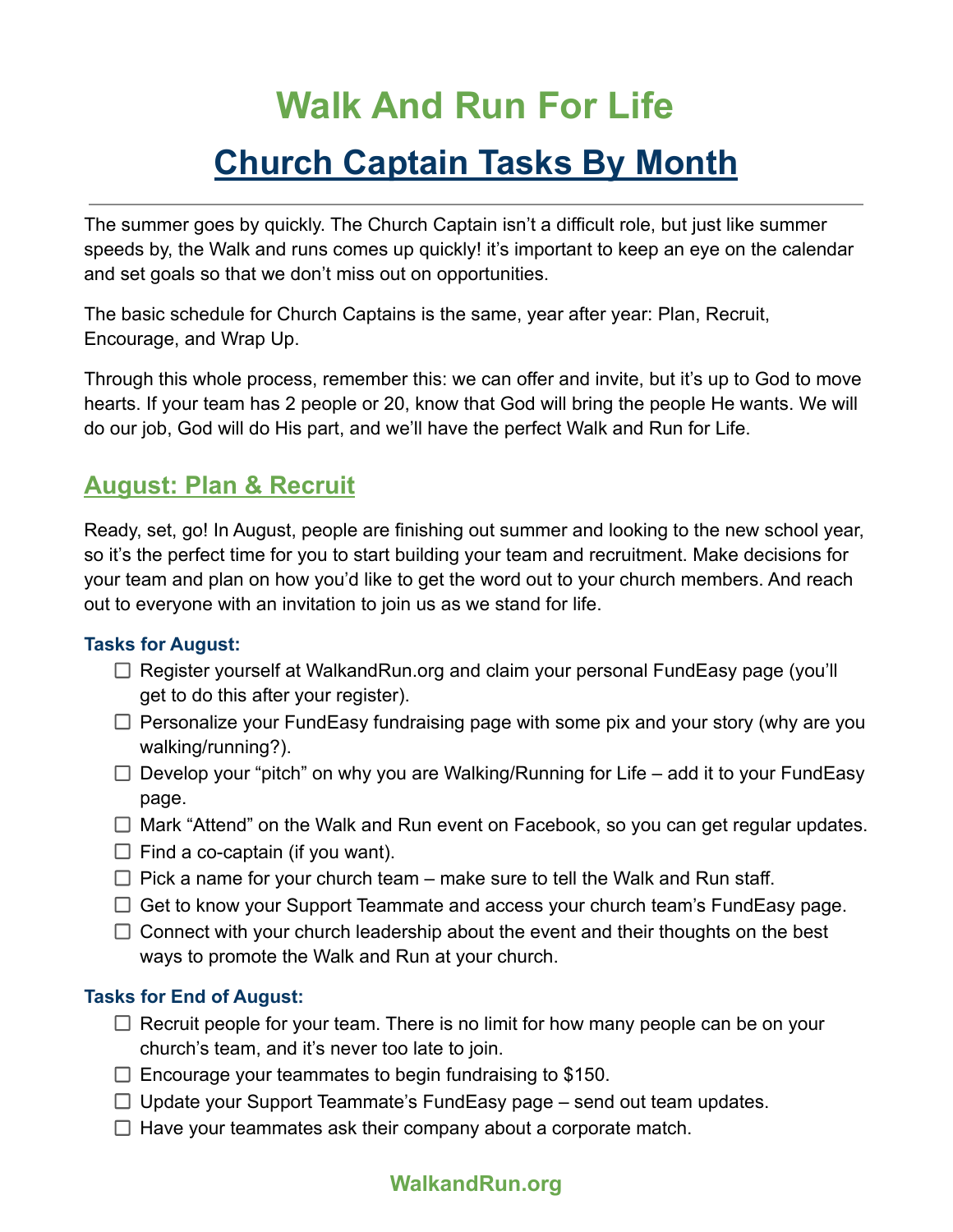### **Promotional Ideas to Consider:**

- $\Box$  Speak during the service, if you can (differs church to church).
- $\Box$  Ask if Wellspring Life Ministry can show a slide or the Walk and Run video.
- $\Box$  Email the flyer to small group leaders / youth pastor / etc.
- $\Box$  Share your Support Teammate's URL with church members. They can register to join your team from that page, or give funds.
- $\Box$  Post your Support Teammate's URL on any church Facebook groups.

## **September: Recruit & Encourage!**

In September, the countdown begins. Your teammates will continue to fundraise, and you continue to encourage them. September tends to be busy with school starting, so be persistent with gentle reminders. Add people to your team as they show interest. It's never too late to sign up!

An easy way to update and encourage your team is to use the Update feature on your team's Support Teammate's FundEasy page. The Support pages are set to alert your whole team whenever Support posts an update.

#### **Dates to Remember:**

- $\Box$  Aug. 31: Cut off for guaranteed shirts for those who fundraise \$150 or more. After Aug. 31, shirts will be available as supplies last.
- $\Box$  Sept. 24: Walk and Run for Life!

#### **Possible Tasks to Complete:**

- $\Box$  On September 1 did anyone raise \$150? They get a free shirt! Recognize them with a group email, Facebook message, etc.
- $\Box$  Designate a few people on your team as Picture Takers
- $\Box$  Discuss: do you want your team to get together before the event and Tailgate?
- $\Box$  Friday, Sept. 23: Walk and Run Eve:
	- $\Box$  Remind your team of tomorrow's event. Remember: Rain or shine!
	- $\Box$  Share the Schedule



## **WalkandRun.org**